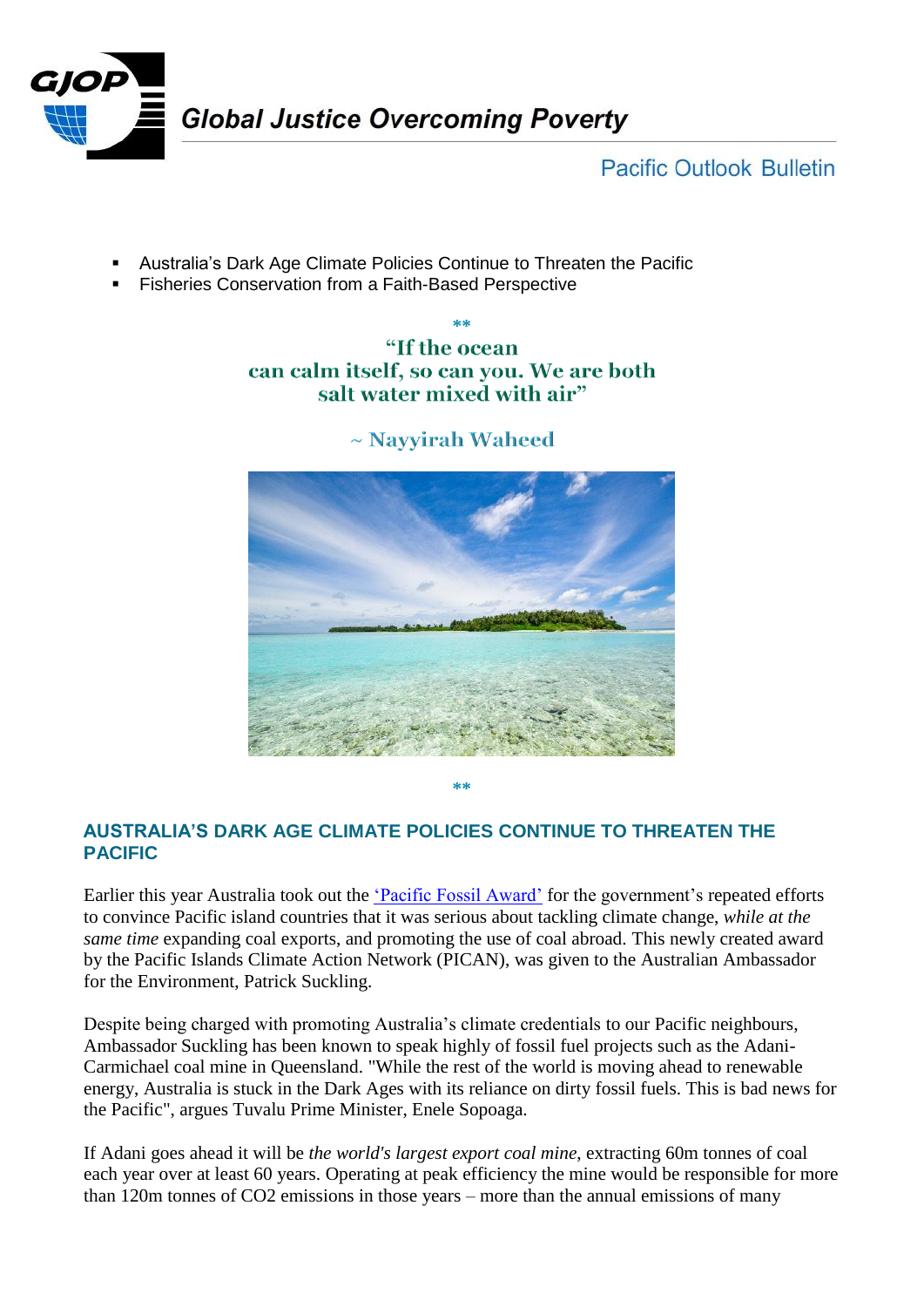countries! Wesley Morgan from the University of the South Pacific argues that "Australia's pursuit of its own prosperity through the promotion of coal exports directly undermines the security of Pacific island countries".

In the Solomon Islands for instance - where at least five reef islands have already been inundated the sea has risen as much as 10mm [a year since 1993,](http://theconversation.com/sea-level-rise-has-claimed-five-whole-islands-in-the-pacific-first-scientific-evidence-58511) far outpacing the global average of [3mm](https://theconversation.com/sea-level-is-rising-fast-and-it-seems-to-be-speeding-up-39253) per [year.](https://theconversation.com/sea-level-is-rising-fast-and-it-seems-to-be-speeding-up-39253) Tuvalu, in the western Pacific Ocean, will reportedly be [uninhabitable by 2050.](http://www.news.com.au/technology/environment/pacific-island-nations-urge-world-leaders-to-act-as-islands-expected-to-sink/news-story/9416ac1726d1f8d02a1ae435924e364f) And the 33 coral atolls and reef islands that make up the nation of Kiribati [could all be underwater by 2100.](https://psmag.com/environment/cop23-exceeding-paris-goals-is-life-or-death-for-pacific-islands) Salt water will almost certainly intrude on the country's fresh water supplies and poison its agricultural soils long before that, making the islands uninhabitable even before the end of the century. To prepare for a future migration, the government of Kiribati has [bought](https://www.nytimes.com/2016/07/03/world/asia/climate-change-kiribati.html) [approximately 6,000 acres in](https://psmag.com/environment/cop23-exceeding-paris-goals-is-life-or-death-for-pacific-islands)  [Fiji](https://psmag.com/environment/cop23-exceeding-paris-goals-is-life-or-death-for-pacific-islands) for their climate refugees. But refuge among Fiji's islands may be short-lived. In 2012, Vunidogoloa, a coastal village on Fiji's second largest island, Vanua Levu, [became the first Fijian](https://psmag.com/environment/cop23-exceeding-paris-goals-is-life-or-death-for-pacific-islands)  [village](https://psmag.com/environment/cop23-exceeding-paris-goals-is-life-or-death-for-pacific-islands) that had to be resettled due to climate change.

[In late November,](https://www.sbs.com.au/news/australia-questioned-over-coal-support) Australia's Environment Minister Josh Frydenberg attended the UN climate conference in Germany to tout Australia's leadership on land use and developing low-emission technologies. According to Mr Frydenberg, "Australia has a long and proud history of working with Pacific countries to build climate resilience and reduce the impact of climate-related disasters". In particular, he cited the government's [\\$300 million spend](https://www.sbs.com.au/news/australia-questioned-over-coal-support) to help the region avoid and adapt to climate change. Pacific leaders were far from impressed, particularly in regard to Adani. "If you're going to open another coal mine then you are not transitioning [to renewable energy], you are lying to us," said former Kiribati President, Anote Tong, during the conference.

Interestingly, [Jon Barnett,](https://theconversation.com/dont-give-up-on-pacific-island-nations-yet-83300) Professor at the School of Geography with the University of Melbourne, warns that while we should not ignore the plight of these Pacific nations, it is just as damaging to assume that their fate is already sealed. "When we deny the possibility of a future for low-lying small islands, we are admitting defeat. This, in turn, undermines the impetus to reduce greenhouse gas emissions and find ways to help communities carry on living in their island homes. It leaves us unable to discuss any options besides palliative responses for climate refugees."

Sources: *[Pacific civil society calls out Australia with new climate award,](https://vanuatuindependent.com/2017/08/21/pacific-civil-society-calls-out-australia-with-new-climate-award/) The Vanuatu Independent, 21 August 2017 [| 'Stuck in the dark ages': Pacific island leader vents after Australia's emissions hit record high,](http://www.smh.com.au/federal-politics/political-news/stuck-in-the-dark-ages-pacific-island-leader-vents-after-australias-emissions-hit-record-high-20170929-gyrbi6.html) Nicole Hasham, Sydney Morning Herald, 30 September 2017 |Australia's coal[-fired diplomacy burns Pacific friends,](https://www.lowyinstitute.org/the-interpreter/australia-coal-fired-diplomacy-burns-pacific-friends) The Interpreter, Wesley Morgan, 4 December 2017 | [Why Adani's planned Carmichael coalmine matters to](https://www.theguardian.com/business/2017/aug/16/why-adanis-planned-carmichael-coalmine-matters-to-australia-and-the-world)  Australia – [and the world,](https://www.theguardian.com/business/2017/aug/16/why-adanis-planned-carmichael-coalmine-matters-to-australia-and-the-world) Michael Slezak, The Guardian, 16 August 2017 | [Why Exceeding Paris Goals Is Life](https://psmag.com/environment/cop23-exceeding-paris-goals-is-life-or-death-for-pacific-islands)  [or Death For Pacific Islands,](https://psmag.com/environment/cop23-exceeding-paris-goals-is-life-or-death-for-pacific-islands) Kate Wheeling, Pacific Standard, 7 November 2017 | [Australia questioned over](https://www.sbs.com.au/news/australia-questioned-over-coal-support)  [coal support,](https://www.sbs.com.au/news/australia-questioned-over-coal-support) SBS News, 11 November 2017 | [Pacific Island nations urge world leaders to act as islands](http://www.news.com.au/technology/environment/pacific-island-nations-urge-world-leaders-to-act-as-islands-expected-to-sink/news-story/9416ac1726d1f8d02a1ae435924e364f)  [expected to sink,](http://www.news.com.au/technology/environment/pacific-island-nations-urge-world-leaders-to-act-as-islands-expected-to-sink/news-story/9416ac1726d1f8d02a1ae435924e364f) Matt Young, News.com.au, 15 November 2017 | [Don't give up on Pacific Island nations yet,](https://theconversation.com/dont-give-up-on-pacific-island-nations-yet-83300)  [Jon Barnett,](https://theconversation.com/dont-give-up-on-pacific-island-nations-yet-83300) The Conversation, 16 November 2017 | Edited by Kendall Benton-Collins.*

**\*\***

## **FISHERIES CONSERVATION FROM A FAITH-BASED PERSPECTIVE**

I take my hat off to salute the powerful statement made on Sunday 3 December 2017 by Ms Rhea Moss-Christian, chairperson of the Tuna Commission, at the opening of the 14<sup>th</sup> Western and Central [Pacific Fishery Commission](https://www.wcpfc.int/meetings/wcpfc14) (WCPFC) in Manila, Philippines. It reminded me of the original interpretation of [Genesis 1:28](https://www.biblegateway.com/passage/?search=Genesis+1:28) where humans, the last and greatest of God's creation are given dominion over nature. "Be fruitful and multiply, fill the earth and subdue it. Be masters of the fish of

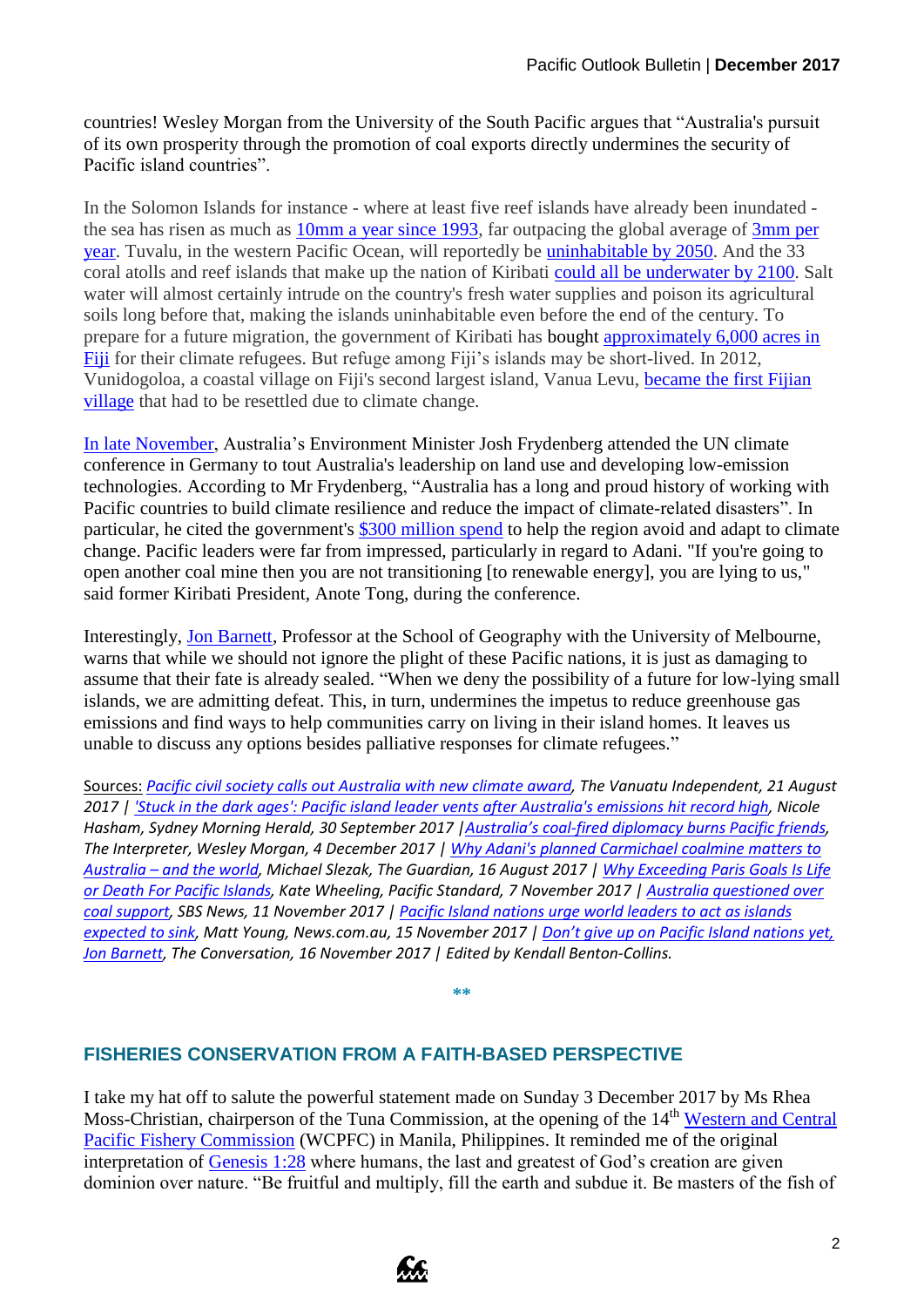the sea, the birds of heaven and all living animals on the earth". This implies three clear moral messages:

- 1. Not only do we not own nature but we are duty bound to respect its integrity.
- 2. Human beings would use nature only in such a way as to be faithful to the purpose of the Creator.
- 3. The mandate to exercise dominion or mastery over the natural world is not to abuse. It is limited by a moral imperative to protect and conserve. Genesis 2 and 3 (the story of the forbidden fruit and the subsequent exile from Eden) forcefully makes these three points: Not everything is permitted. There are limits to what human beings may do and, when they are transgressed, disaster follows.

As custodians of a legacy inherited from our forefathers, we must exercise vigilance in its protection and we are liable for loss through negligence. This is perhaps the best short definition of human beings' moral responsibility for nature as conceived by the Biblical narrative. The point is that we do not own nature, as **[Psalm 24:1](https://www.biblegateway.com/passage/?search=Psalm+24%3A1)** says: "The earth is the Lord's and all that is in it, the world and those who live in it." We are its trustees on behalf of God who made it and owns it, and for the sake of future generations. The fundamental point is that the marine resources in God's Creation have their own dignity as God's masterpieces, and though we have the mandate to use them, we have none to destroy or damage them.

The Biblical narrative teaches a different wisdom with regard to the natural environment and our custodianship responsibility towards it: (a) **reverence** in the face of creation; (b) **responsibility** to future generations; and (c) **restraint** in the knowledge that not everything we *can* do, we should do. The simplest image, and surely the most sensible one, in thinking about our ecological and developmental responsibility, is to see the earth as belonging to God and us as its trustees, charged with conserving and if possible beautifying it for the sake of our great grandchildren not yet born.

What I have shared with you is simply a faith-based view of what ought to be the fundamentals of sustainable fishing. For fishing to be sustainable, it implies, at least from our faith perspective, several fundamental changes to our views for the future development of fishing:

- o We must include spirituality, for, without it, it will be a journey to the abyss; it will be like a bus ride to nowhere, ploughing and mowing down everything on its path.
- o There are limits to our patterns of production and consumption. Unhealthy consumption of resources and processed foods will, in the end, consume us.



- o Our human creativity which enabled us to develop industries and our societies must be held in check by our awareness of the delicate web of life of our environmental ecosystems.
- o Fishery policy must take into consideration the wisdom of our indigenous knowledge, traditions and religions. We need to revise how we perceive future development in fishery.

The ecological and developmental condition of our region today, let alone the world, is an affront to one's moral senses. We simply cannot ignore the growing poverty among our people; the rich few